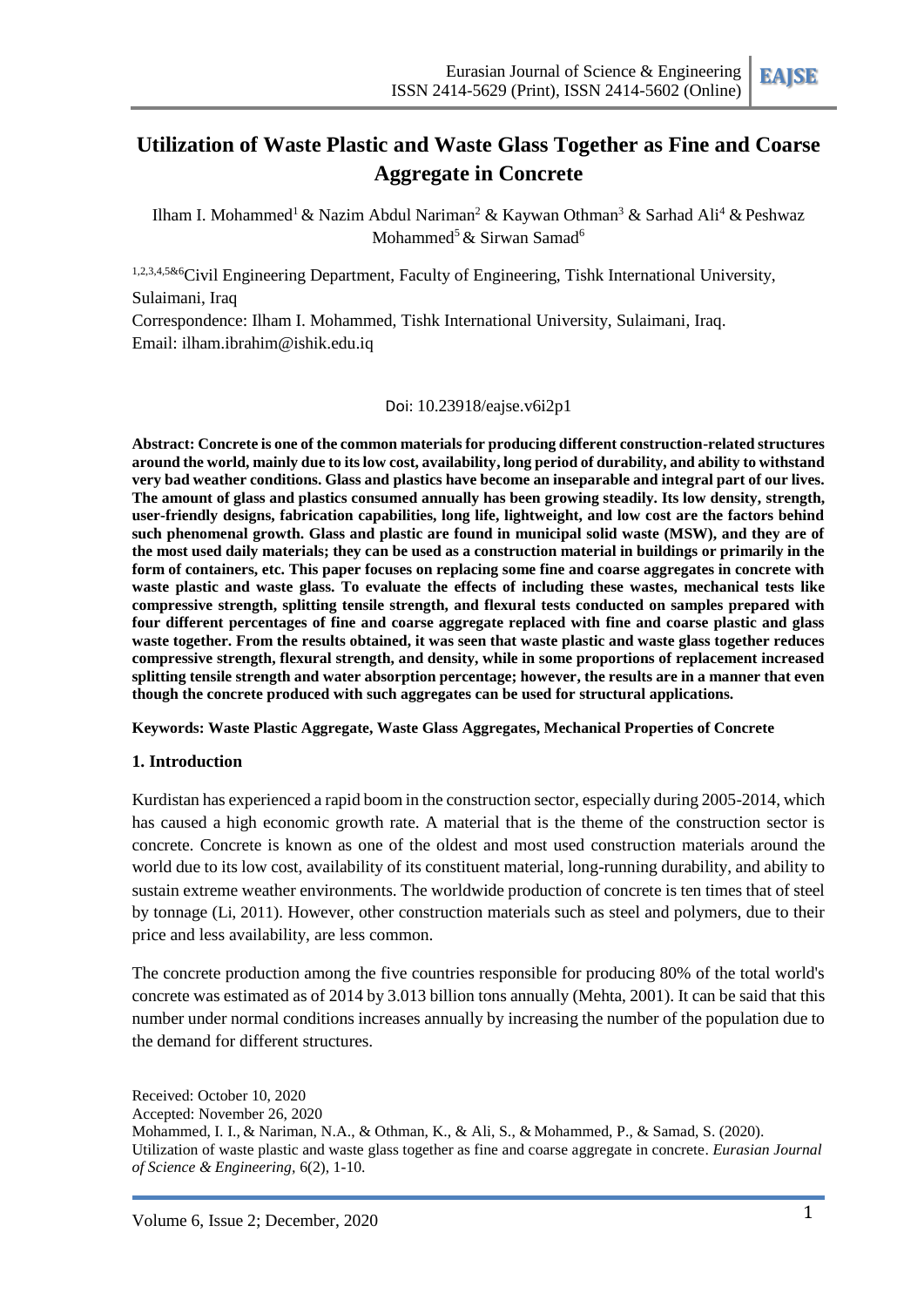Polyethylene (PET) plastic is one type of thermoplastic polymers and a universal polymer currently in use for penetrating many aspects of life for global trends, including household and industrial applications. This material is made by several methods by addition polymerization of ethene, which is principally produced by the cracking of ethane and propane, naphtha and gas oil; nevertheless, it can be processed into either short life products, such as for packaging food, medical devices, drinking bottles or long-life products such as Polyethylene sheeting (film) which has a big role in offering plastic protection. The global wide use of (PET) usually accompanied by wastes as the material approach to the end of their useful economic life. These wastes are in progress day by day and have been disposed of in the form of landfilling (Mohammed, Mohammed, & Mohammed, 2019).

With such large and varying applications, plastics contribute to an ever-increasing volume in the solid waste stream (Siddique, Khatib, & Kaur, 2008 ). Globally, it can be seen as a very dramatic increase in plastics from the time when it was first developed for industrial use. The disposal of such waste causes poor soil fertility, emission of toxic gases, poor drainage due to landfill, pollution of groundwater due to leaching of chemicals from these waste products, etc. There are many recycling plastics; using plastic in concrete is also a popular way of recycling plastic wastes. Utilizing plastic waste in the construction industry has two advantages, namely: (I) resolve the environmental problem due to disposal of the waste and (II) reduction in construction costs as these wastes are available in large quantities at low costs (Sadiq & Khattak, 2015).

There are numerous research works on reusing plastic in concrete production. Amula et al. (2016) studied the behavior of concrete which was made of recycled plastic materials along with related physical properties. In the concrete mix they replaced the fine aggregate with plastic in the ranges 0%, 10%, 15%, 20% & 25% and investigated the compressive strength of the product. It was concluded that the compressive strength would be reduced by increasing the plastic content up to 70%. Also, Ashwini (2016) studied the flexural strength of concrete specimens made of E-waste particles as fine and coarse aggregates with a percentage replacement ranging from 0%, 20% to 30%. It was seen that for a given w/c, the use of plastics in the mix lowers the density, compressive strength, and tensile strength of concrete and also tends to make concrete ductile, hence increasing the ability of concrete to significantly deform before failure. This characteristic makes the concrete useful when subjected to harsh weather such as expansion and contraction or freeze and thaw (Ashwini, 2016).

On the other hand, it can be said, glass which is made from liquid sand (which is mostly made of silicon dioxide) is found in municipal solid waste (MSW) and is one of the most used daily materials. Glass can be used as a construction material in buildings or primarily in the form of containers such as beer bottles, soft drink bottles, etc. The reuse of waste glass is also one of the most important issues worldwide due to the increase of solid wastes in the landfill and the non-degradable nature of its disposal (Shao, Lefort, Moras, & Rodriguez, 2000). A huge amount of natural aggregates, fuel, sand, and water, are being consumed in cement and concrete production. Consequently, to minimize these constituent materials, to reduce their environmental consequences, researches have concentrated on the use of waste materials as potential alternatives in the construction industry, especially in concrete construction. The use of recycled waste glass in concrete has attracted much interest worldwide, and numerous researches have been carried out, showing the possibility of use of waste glass as building materials by partially replacing in concrete mixtures (Kataria, 2010; Mohammadinia, Wong, Arulrajah, & Horpibulsuk, 2019; Topcu & Canbaz, 2004).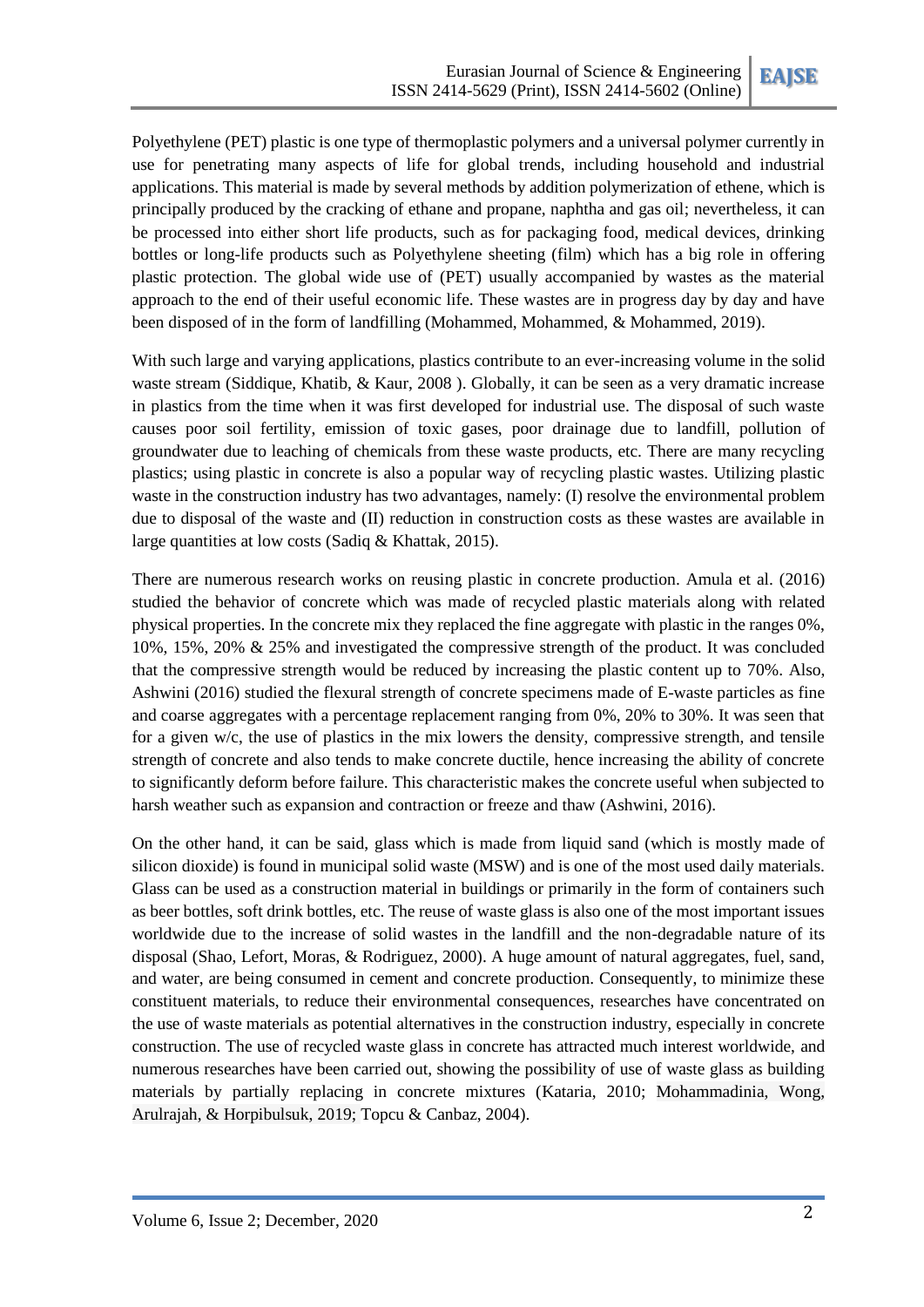

As stated before, plastic and glass waste can attack the environment, and there is a need for managing and reducing the risks due to this waste. There is a good chance for recycling these types of wastes and incorporating in concrete production. The present research investigates the fundamental properties of concrete partially replaced with plastic and glass aggregate together. Since from the literature review, it is seen that adding plastic to concrete reduces the mechanical properties of concrete to an extent; however, by combining with glass, and these reductions can be compensated while a sustainable mix is provided. Details of experimental tests for assessing workability, density, absorption, strength, and durability are presented and discussed in this paper.

## **2. Methodology**

The study was carried out by using Ordinary Portland Cement, river sand (fine aggregate), natural gravel (coarse aggregate). And replacing the natural aggregates with waste glass (drinking bottles) and waste plastic (polyethylene plastic), the percentage ratios for replacing aggregates were obtained from the literature review in which we used  $(\%5 - \%10 - \%15 - \%25)$  respectively for fine and coarse aggregate. The replacement was done using volume percentage for plastic waste, and through weight percentage for glass waste (the same ratio), due to the huge variance in the density of glass and plastic. The concrete mix was prepared using tap water and a superplasticizer (Gantre 99) to increase the workability. A typical mix design was used to prepare the concrete mixture.

## **3. Materials Used**

The materials used in this study were (fine natural aggregates, natural coarse aggregate, waste plastic (polyethylene terephthalate), waste glass both from drinking bottles, and ordinary Portland cement from Tasluja plant and water). Ordinary Portland cement (OPC) complies with the Iraqi Standard IQ. S 5:1984 Type I and EN 197-1:2011. The waste glasses and waste plastic were obtained from the waste dumping site in Tanjaro site near Sulaimani.

### **3.1 Waste Plastic as Coarse and Fine Aggregates**

Plastic bottles (PET) were cut into small pieces, as shown in Figure 1. After cutting, plastics were washed off to remove the dust and dirt on the surface so that they are ready for the recycling and reusing process. The density of the plastic used was  $(925 \text{ Kg/m}^3)$ . Sieve analysis for the coarse and fine plastic aggregate was done. The maximum aggregate size of 6 mm & 16 mm was used for both fine and coarse aggregate, respectively.



Figure 1: Plastic waste as fine and coarse aggregate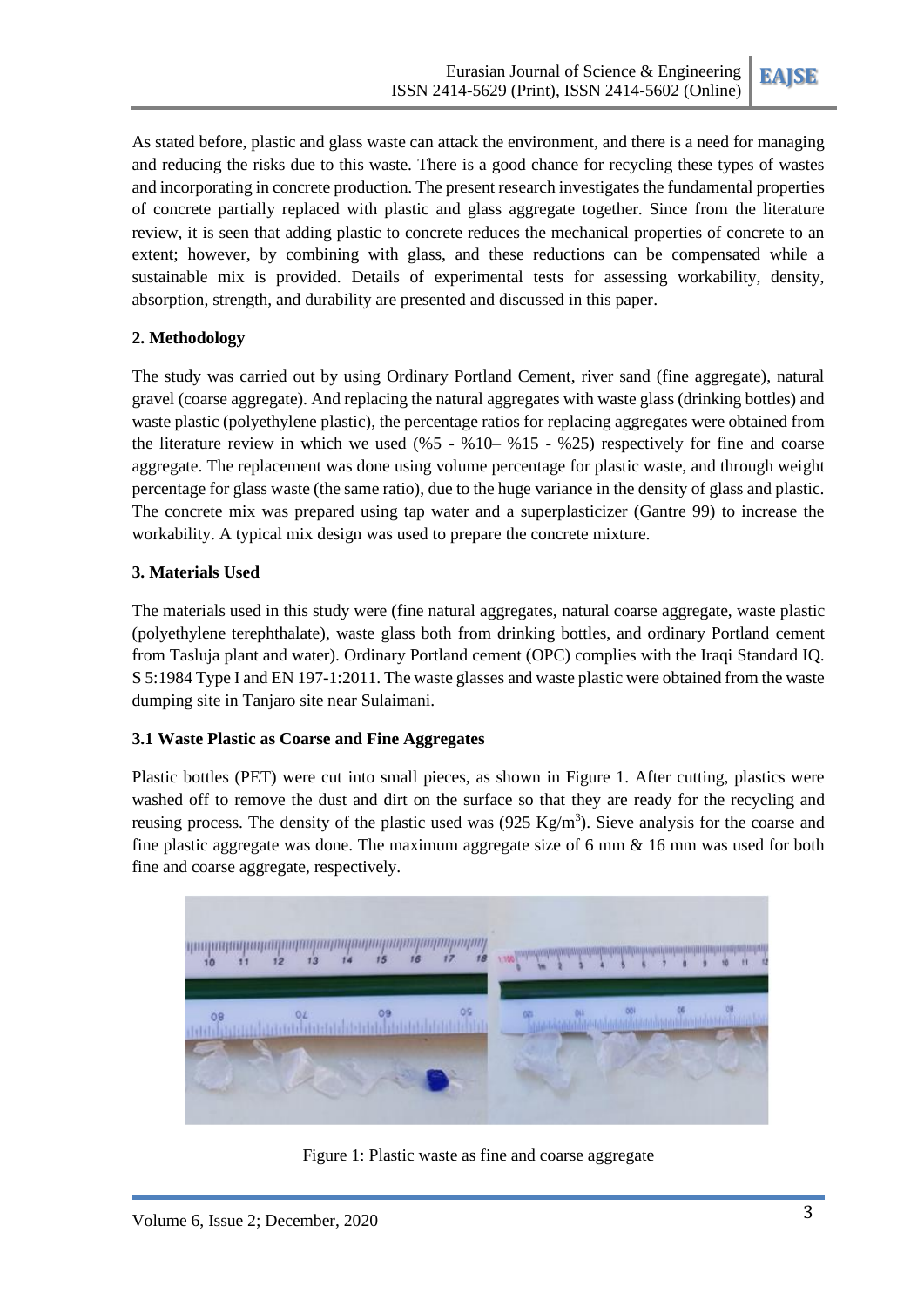

#### **3.2 Waste Glass as Coarse and Fine Aggregates**

Glass bottles were broken down into small pieces, as shown in Figure 2, by using loss angles abrasion machine. The glass bottles were drinking bottles that are daily used and are sources of landfill contamination with a density of  $(2400 \text{ Kg/m}^3)$ . The sieve analysis for the fine and coarse glass also was done, and the maximum aggregate size of 6 mm  $\&$  16 mm was used for both fine and coarse aggregate, respectively.



Figure 2: Glass waste as fine and coarse aggregate

#### **3.3 Design of Concrete Mixture**

Concrete is a mixture which contains a different amount of constituent materials to produce a fresh mix. A typical concrete mix is adopted to prepare the fresh concrete samples, with the proportions for one-meter cubic given in Table 1. Different percentages (%5, %10, %15, %25) by weight and volume for plastic and glass were chosen based on the literature review, and samples were prepared by replacing normal aggregate with the recycled plastic and glass at each percentage.

For example, 0% is the control sample, which means the concrete sample is prepared with conventional constituent materials. 5% is the ratio in which 2.5% plastic by volume and 2.5% glass by weight from both fine and coarse aggregate is replaced with natural fine and coarse aggregate to prepare the fresh concrete samples. The rest of the samples are like this one. To compare the effect of glass and plastic in concrete, a control sample is prepared, and the rest of the samples were compared with this one.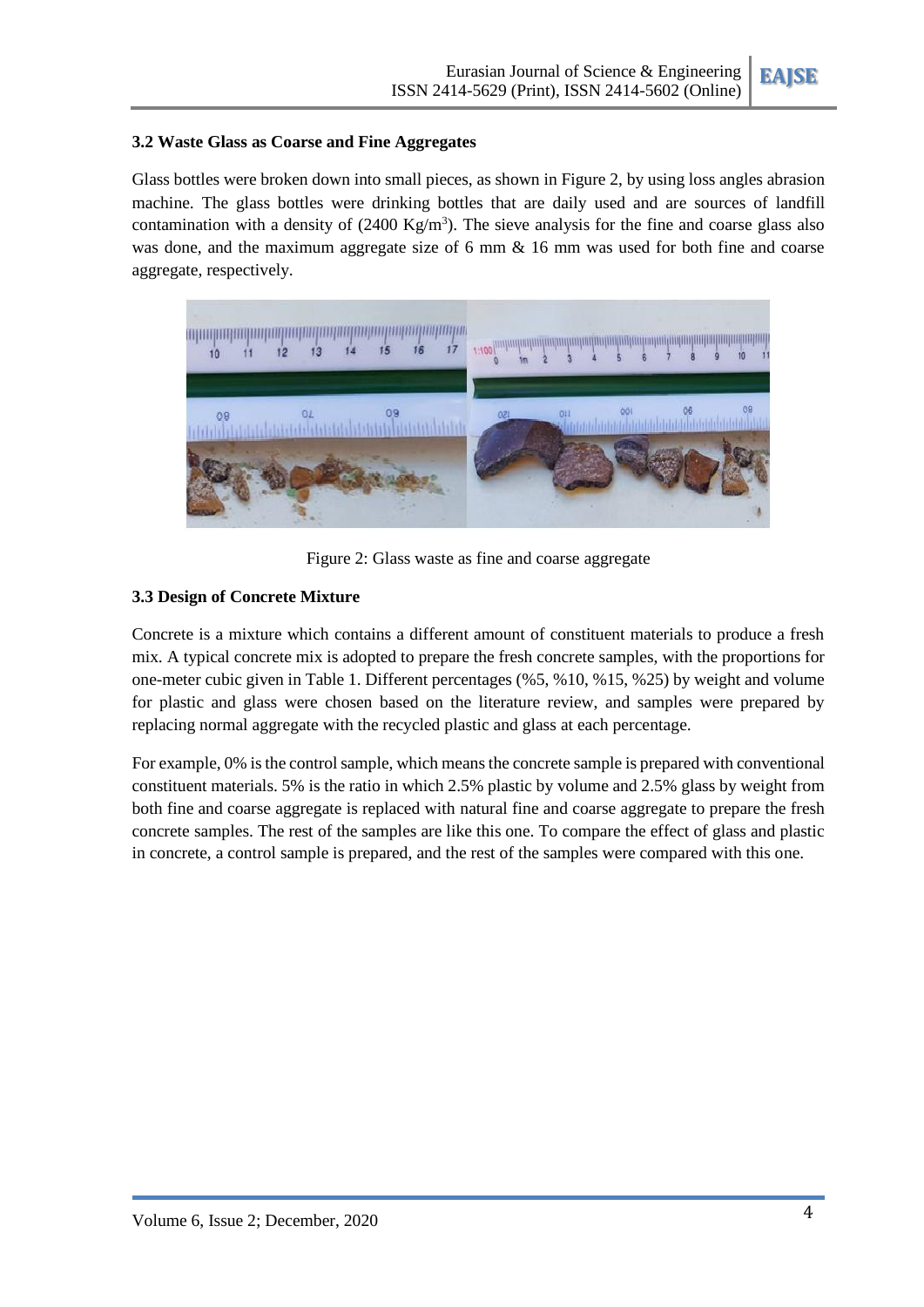

| Sample No.     | Replacement<br>$\mathfrak{b}$<br>Percent | $1 {\rm m}^3$<br>Water for | $1 \mathrm{m}^3$<br>Cement for | Aggregate for $1 \text{m}^3$<br>Fine | Aggregate for $1 \text{m}^3$<br>Coarse | Plastic for 1m <sup>3</sup><br>Fine | Plastic for 1m <sup>3</sup><br>Coarse | Glass for $1m3$<br>Fine    | Glass for $1m3$<br>Coarse   |
|----------------|------------------------------------------|----------------------------|--------------------------------|--------------------------------------|----------------------------------------|-------------------------------------|---------------------------------------|----------------------------|-----------------------------|
| $\mathbf{1}$   | 0%                                       | 151.78<br>1/m <sup>3</sup> | 475<br>kg/m <sup>3</sup>       | 648.9<br>$\text{kg/m}^3$             | 1037.2<br>$\text{kg/m}^3$              |                                     |                                       |                            |                             |
| $\overline{2}$ | 5%                                       | 151.78<br>1/m <sup>3</sup> | 475<br>kg/m <sup>3</sup>       | 632.677<br>$\text{kg/m}^3$           | 1011.27<br>$\text{kg/m}^3$             | 5.066<br>$\text{kg/m}^3$            | 5.383<br>$\text{kg/m}^3$              | 8.106<br>kg/m <sup>3</sup> | 12.666<br>$\text{kg/m}^3$   |
| 3              | 10%                                      | 151.78<br>1/m <sup>3</sup> | 475<br>kg/m <sup>3</sup>       | 616.455<br>kg/m <sup>3</sup>         | 985.34<br>$\text{kg/m}^3$              | 10.132<br>kg/m <sup>3</sup>         | 10.766<br>$\text{kg/m}^3$             | 16.21<br>$\text{kg/m}^3$   | 25.332<br>kg/m <sup>3</sup> |
| $\overline{4}$ | 15%                                      | 151.78<br>1/m <sup>3</sup> | 475<br>$\text{kg/m}^3$         | 600.232<br>kg/m <sup>3</sup>         | 959.41<br>$\text{kg/m}^3$              | 15.198<br>kg/m <sup>3</sup>         | 16.149<br>$\text{kg/m}^3$             | 24.31<br>kg/m <sup>3</sup> | 37.998<br>kg/m <sup>3</sup> |
| 5              | 25%                                      | 151.78<br>1/m <sup>3</sup> | 475<br>kg/m <sup>3</sup>       | 567.787<br>$\text{kg/m}^3$           | 907.55<br>$\text{kg/m}^3$              | 25.33<br>kg/m <sup>3</sup>          | 26.915<br>kg/m <sup>3</sup>           | 32.42<br>kg/m <sup>3</sup> | 63.33<br>$\text{kg/m}^3$    |

#### Table 1: Detail of Constituent materials for the concrete samples for 1-meter cubic based on the mix design

## **3.4 Preparation of Concrete Mixtures**

To prepare the mixture, cement, fine aggregate, coarse aggregate, fine plastic, coarse plastic, fine glass, and coarse glass were added to the mixer. Superplasticizer (Gantre 99) was mixed with some portion of water that is designed for the mix (to have a workable mix). Materials were mixed for 2 minutes after the mixing completed water and the superplasticizer was added to the mixture in three stages, first some water was added to make the materials wet, and then mixed for 2 minutes. A mixture of superplasticizer and water was added to the mixture and mixed for 1 minute. After that, retained water was added to the mixture, and the fresh concrete was prepared.

The slump test was done to evaluate the workability of the fresh concrete of all the mixtures at all different ratios of aggregate replacements, and it was noticed that for all of the samples, the slump was flow, and there was no specific change in the workability of a particular replacement. This result was due to the amount of superplasticizer was used equally for all the samples. The concrete mixture was cast into different molds, and each sample was left in the mold for one day, and the concrete specimens were removed from the mold without damage. After demolding, it was kept in the water tank to be cured at 20° C for 28 days.

### **4. Results and Discussion**

# **4.1 Compressive Strength Test Results and Discussion**

To study the effects on compressive strength fine and coarse aggregates were replaced with plastic and glass together. Cube samples of concrete were used for each replacement ratios (0%, 5%, 10%, 15%, 25%). The test was conducted as per (ASTM – C39) (Annual Book of ASTM Standard, 2013). The different percentages of plastic and glass waste are shown in Table 2 and Figure 3.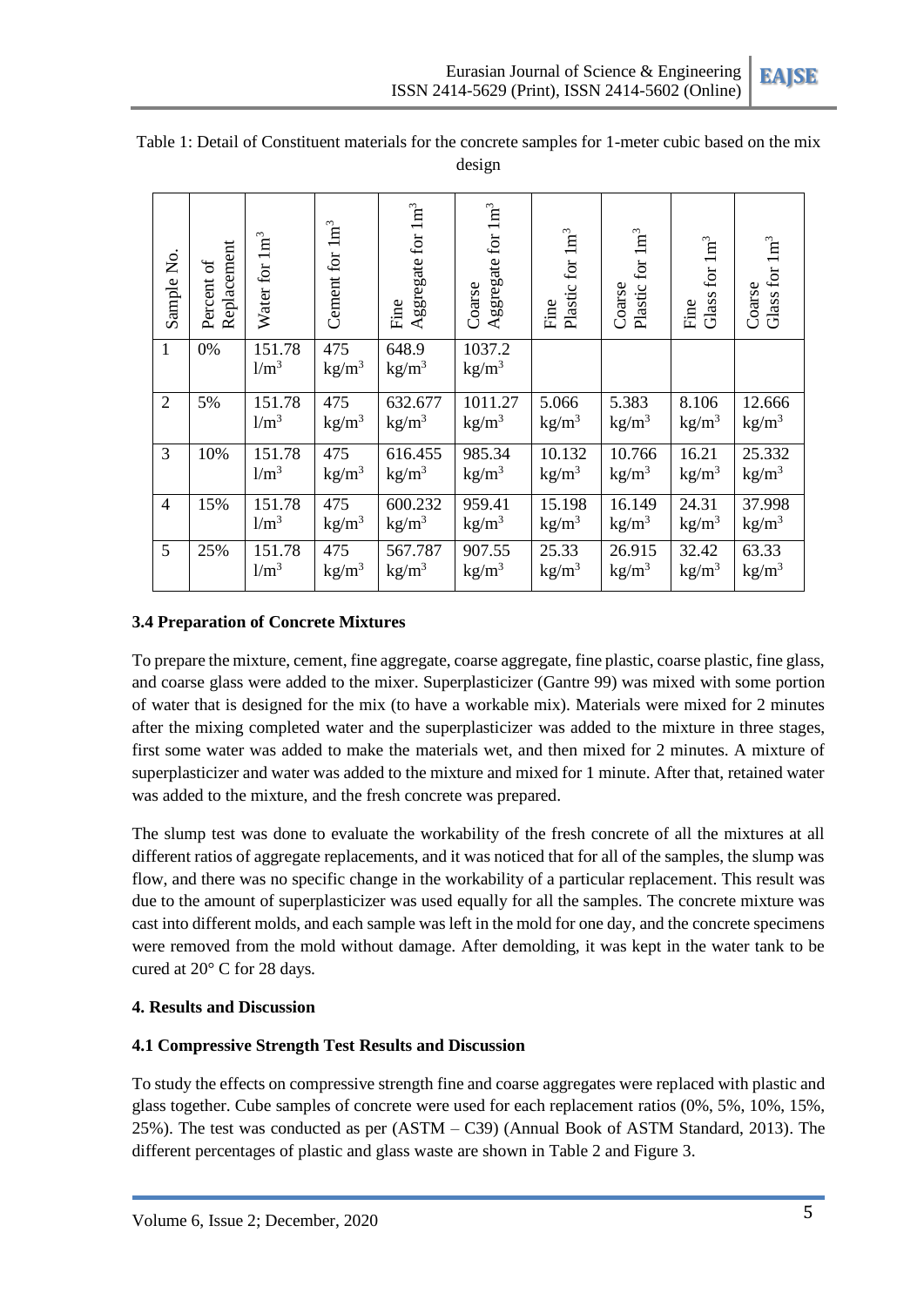**EAJSE**

From the data, it can be seen that by increasing the amount of waste aggregate, compressive strength will reduce, however as compared to the results obtained by (Mohammed, 2019) and (Kılıçoğlu, 2017), it can be said that the results are reasonable, since even up to 25% replacement of both aggregate types there is only maximum 20% reduction from the compressive strength for the designated mix.

| Sample No. | Compressive Strength MPa | Percentage of Reduction % |
|------------|--------------------------|---------------------------|
| 0%         | 50.14                    | 0.00                      |
| 5%         | 45.92                    | $-8.42$                   |
| 10%        | 45.75                    | $-8.75$                   |
| 15%        | 42.21                    | $-15.81$                  |
| 25%        | 39.70                    | $-20.82$                  |

Table 2: Results of compressive strength test for 28 days



Figure 3: Compressive strength of concrete at different percentages of waste glass and plastic aggregate

For finding the effects of replacing fine and coarse aggregates with plastic and glass waste aggregate on splitting tensile strength, the cylindrical specimens were prepared for each replacement ratio (0%, 5%, 10%, 15%, 25%). The test was conducted as per (ASTM – C496). The test results are shown in Table 3 and Figure 4. From the test data, it can be seen that by increasing the percentage of replacing plastic and glass as fine and coarse aggregates, the splitting tensile strength decreases. Tensile splitting strength of concrete mixtures decreased with the increase in glass aggregate as stated by (Kılıçoğlu & Coruh, 2017). However, combining these two waste materials in a smaller range is promising; from these results, it can be seen that the reduction curve correlates with the compressive strength test.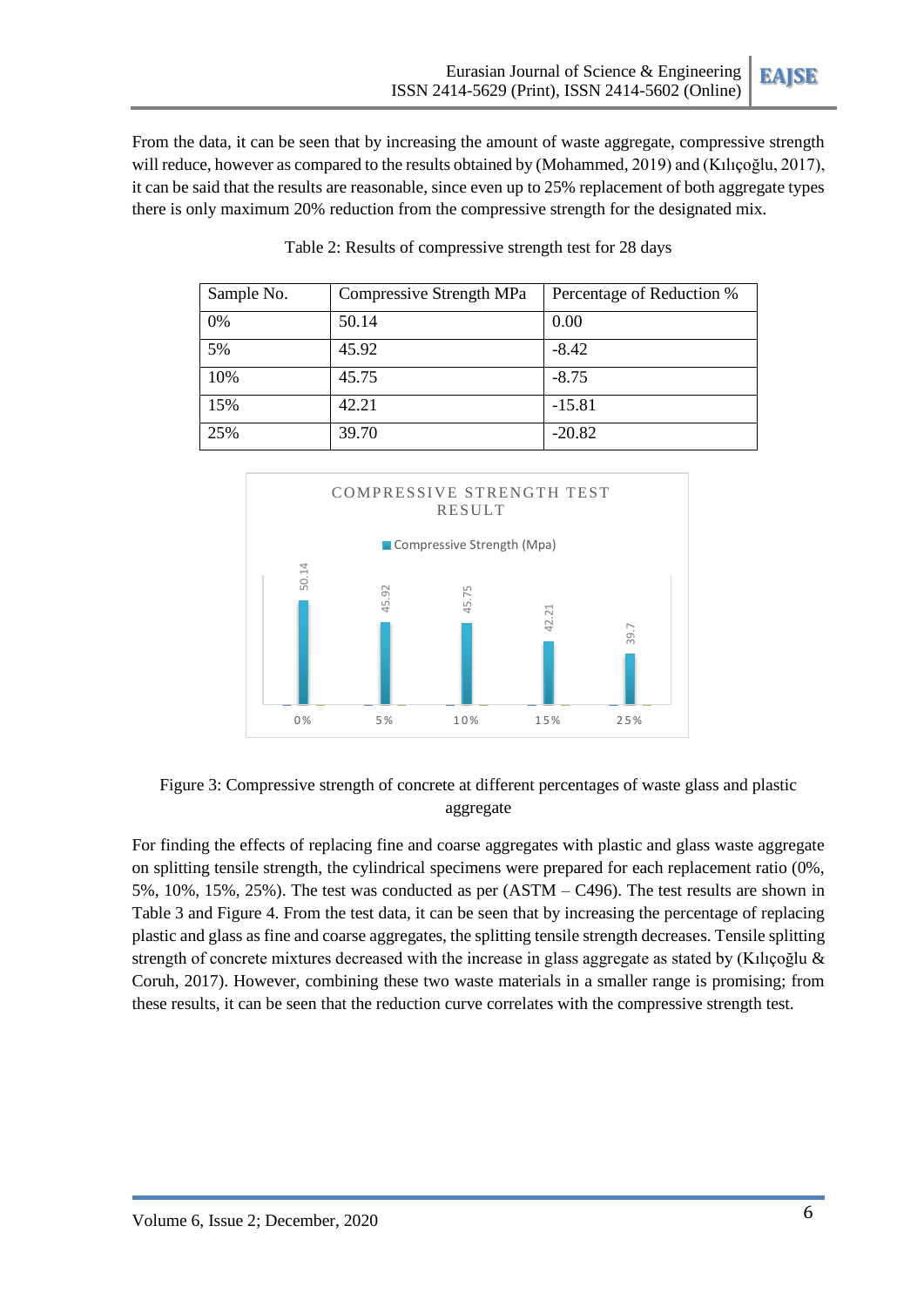**EAJSE**

| Sample | <b>Splitting Tensile load</b> | <b>Splitting Tensile Strength</b> |
|--------|-------------------------------|-----------------------------------|
| No.    | ΚN                            | Mpa $(2P/\pi DL)$                 |
| $0\%$  | 104                           | 3.31                              |
| 5%     | 97                            | 3.09                              |
| 10%    | 80                            | 2.55                              |
| 15%    | 74                            | 2.36                              |
| 25%    | 70                            | 2.23                              |

Table 3: Results of splitting tensile strength test for 28 days



### Figure 4: Splitting tensile strength of concrete at different percentages of waste glass and plastic aggregate

### **4.2 Flexural Strength (Modulus of Rupture) Results and Discussion**

The effects of fine and coarse aggregates that are replaced with plastic and glass wastes were observed on flexural strength. In this case, for each percentage ratio (0%, 5%, 10%, 15%, 25%), two prisms (beams) of 15x15x60 cm were cast and tested after 28 days. The results were compared with those from the control samples.

In general, there is a reduction in modulus of rupture as the amount of replacing waste materials both plastic and glass increase. As can be seen from the data, the reduction in modulus of rupture is more than the reduction in compressive strength. This issue can be attributed to the inclusion of the glass aggregate content since glass has a better resistance against compression and weak in tension. It can be useful to compare this reduction in flexure with the past test data on different concretes with plastic and glass waste. Tests on self-compacting concrete with PVC powder indicate that there is a 20% reduction in flexural stress when 25% of plastic by cement weight is added. According to Kataria (2010) the optimum replacement level of glass is nearly 20% by cement weight. The test was conducted as per ASTM C78 for a four-point load test. The test result of flexural strength is shown in Table 4 and Figure 5.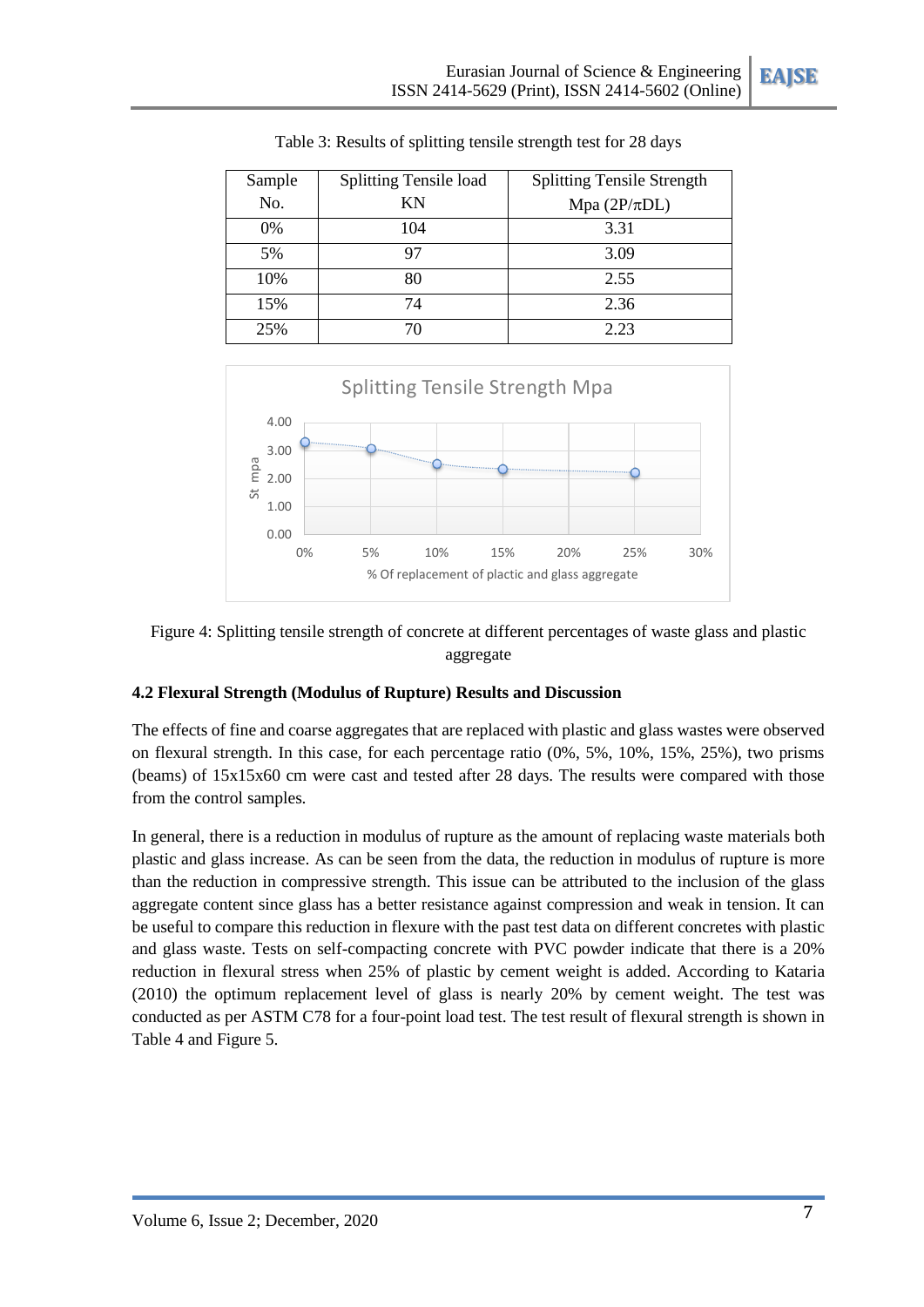| Sample         | Ultimate Load Up to Failure $(F)$ KN | Flexural Strength Mpa $(FL/bd^2)$ |
|----------------|--------------------------------------|-----------------------------------|
| N <sub>o</sub> |                                      |                                   |
| 0%             | 62.18                                | 11.1                              |
| 5%             | 60.81                                | 10.8                              |
| 10%            | 53.31                                | 9.5                               |
| 15%            | 42.81                                | 7.6                               |
| 25%            | 47.51                                | 8.4                               |

| Table 4: Results of flexural strength test for 28 days |  |  |
|--------------------------------------------------------|--|--|
|--------------------------------------------------------|--|--|



Figure 5: flexural test results at 28 days

### **4.3 Density**

The density of each trial sample was calculated after 28 days of curing. The purpose of the test is to find out the effects of replacing fine and coarse aggregates with waste glass and waste plastics on densities at each % of replacement. For each percentage, an average of 3 samples was used. It can be seen that the density decreases as the ratio of replacement increases; this is mostly due to the density of plastic, which is about 925kg/m<sup>3,</sup> while the density of normal weight aggregate is between 2300-2600 kg/m3.

# **4.4 Water Absorption**

Water absorption is one of the parameters that can be used to evaluate good quality concrete. If the concrete has low permeability, it means low water absorption; then, it is labeled as resistant to freezing and thawing. Concrete with low permeability resists the ingress of water and is not susceptible to freezing and thawing and hence it can be termed as a durable concrete. The water absorption was done using the samples prepared at the age of 28 days using cubic specimens.

From the results of the absorption, it can be seen that as the waste plastic and glass increases, the absorption increases. This can be attributed to the weak bond or transition zone between plastic and natural aggregate or cement paste due to the surface texture of plastic and the matrix.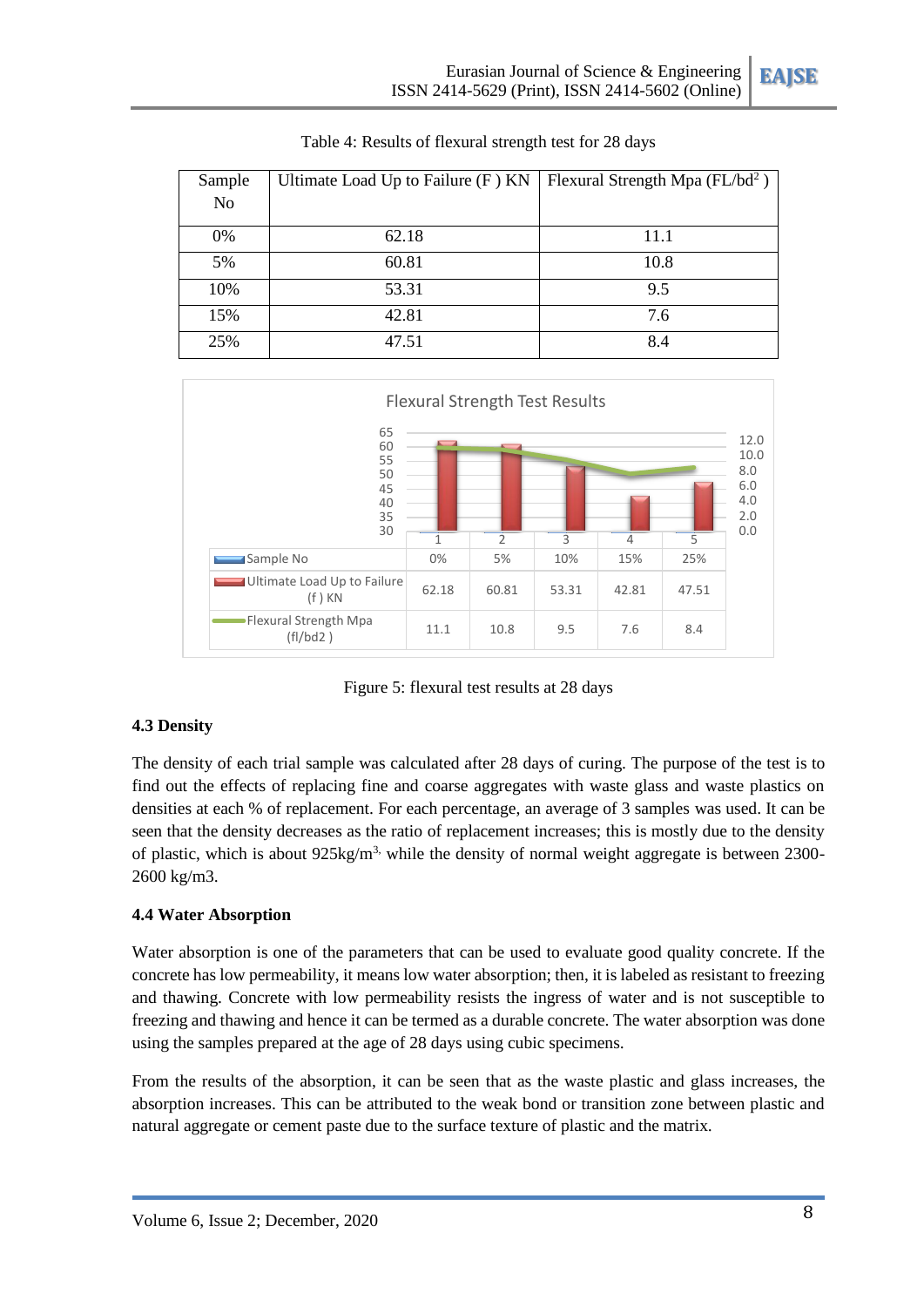

| Sample | Density    | Water Absorption (%) | The difference in |
|--------|------------|----------------------|-------------------|
| No.    | $(Kg/m^3)$ |                      | Percentage %      |
| 0%     | 2370.52    | 3.335                |                   |
| 5%     | 2368       | 3.34                 | 1.1               |
| 10%    | 2321.04    | 3.397                | 1.8               |
| 15%    | 2311.85    | 3.524                | 5.6               |
| 25%    | 2296.3     | 3.619                | 8.5               |

Table 5: Density and water absorption test results of the samples at each percentage of replacements

#### **5. Conclusion**

To investigate the effects of waste plastic and waste glass on plain concrete properties, five trial mixes were designed. Each sample was tested with a compression test. Splitting tensile strength test, flexural test, density, and water absorption. The following conclusions are drawn from the present work.

- By increasing the amount of waste plastic and waste glass, the compressive strength gradually decreases from (50.14 MPa) to (39.7 MPa) at (25%) replacement ratio. This strength can be used for different structural applications.
- At (10%) replacement, compressive strength is (45.75), compared to (5%) sample; the compressive strength is slightly deceased, this means (10%) replacement could be the proper mixture depending on the compressive strength.
- Splitting tensile strength values of the samples decreases to (32.72%) at a 25% replacement ratio, compared to the control sample.
- For the flexural strength, the modulus of rupture decreases up to (31.15%) at a 25% replacement ratio. However, at a 10% ratio, there is only a 15% reduction from the modulus of rupture, which means replacing the aggregates with waste plastic and waste glass, the value of the modulus of rupture decreases.
- The density of the trail mix samples is gradually decreasing by increasing the replacement of fine and coarse aggregates with waste plastic and waste glass.
- From the results of the absorption, it can be seen that as the waste plastic and glass increase in the samples, the absorption increase. This can be attributed to the weak bond or transition zone between plastic and natural aggregate or cement paste due to the surface texture of plastic and the matrix.
- At a 25% replacement ratio, even though there was a reduction for all the tests except the density, as a conclusion, it can be said, utilizing plastic and glass as fine and coarse aggregate together creates a concrete that is sustainable environmentally, and samples can be used for structural applications.

### **References**

- Amula, R.G., Ashraf, A., Hashim, M., Rejith, K.U., & Vijitha.V. (2016). Use of waste plastic as fine aggregate substitute in concrete. *International Journal of Scientific & Engineering Research*, 7(4), 172-177.
- Ashwini, M. (2016). Partial replacement of E-plastic waste as coarse-aggregate in concrete. *Procedia Environmental Sciences*, 35, 731 – 739.